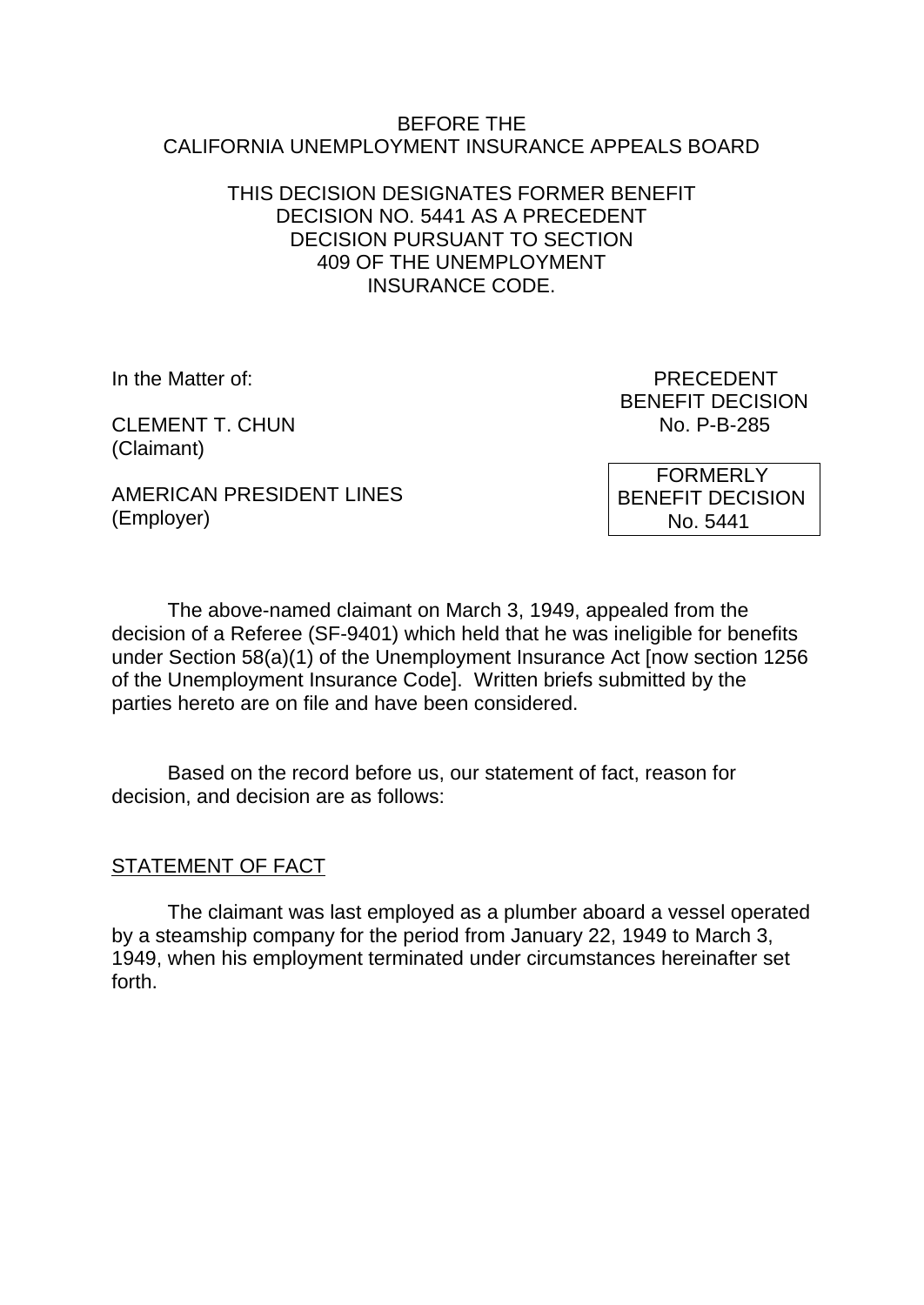On March 7, 1949, the claimant reopened his claim and registered for work in the San Francisco office of the Department of Employment. On March 16, 1949, following the receipt of a protest from the employer, the Department issued a determination which held the claimant eligible for benefits under the provisions of Section 58(a)(1) of the Act [now section 1256 of the code], on the ground that he had not voluntarily terminated his employment. The employer appealed and the Referee reversed the determination.

The claimant was employed as a plumber by a ship's officer on condition that he remain one voyage only. This condition was imposed because the officer had on board a storekeeper whom he wished to promote to the position of plumber. This promotion could not be made under a union rule until the storekeeper had completed a voyage as a member of a full complement aboard a vessel. The ship's officer had previously rejected as unqualified three other men dispatched by the union for this work.

In its brief, the employer contends that the claimant voluntarily left his work without good cause, on the ground that employees are never dispatched by the union hiring hall for one trip only and the claimant could have remained aboard ship.

# REASON FOR DECISION

The employer's contention that the claimant voluntarily left his work is not supported by the facts. Although it may be a union policy not to dispatch an individual to a ship for only a single voyage, the evidence shows that the ship's officer, because of his desire to promote another employee, did not offer employment to the claimant for an indefinite term. Instead this officer, acting for the employer, and with the power of selecting and rejecting personnel, employed the claimant with the understanding that his services were not desired beyond one voyage. The claimant, accepting the terms of the offer, completed the voyage and thereafter became involuntarily unemployed, because there was no longer any work for him under the terms of hire. He is not, therefore, subject to disqualification for benefits under Section 58(a)(1) of the Act [now section 1256 of the code].